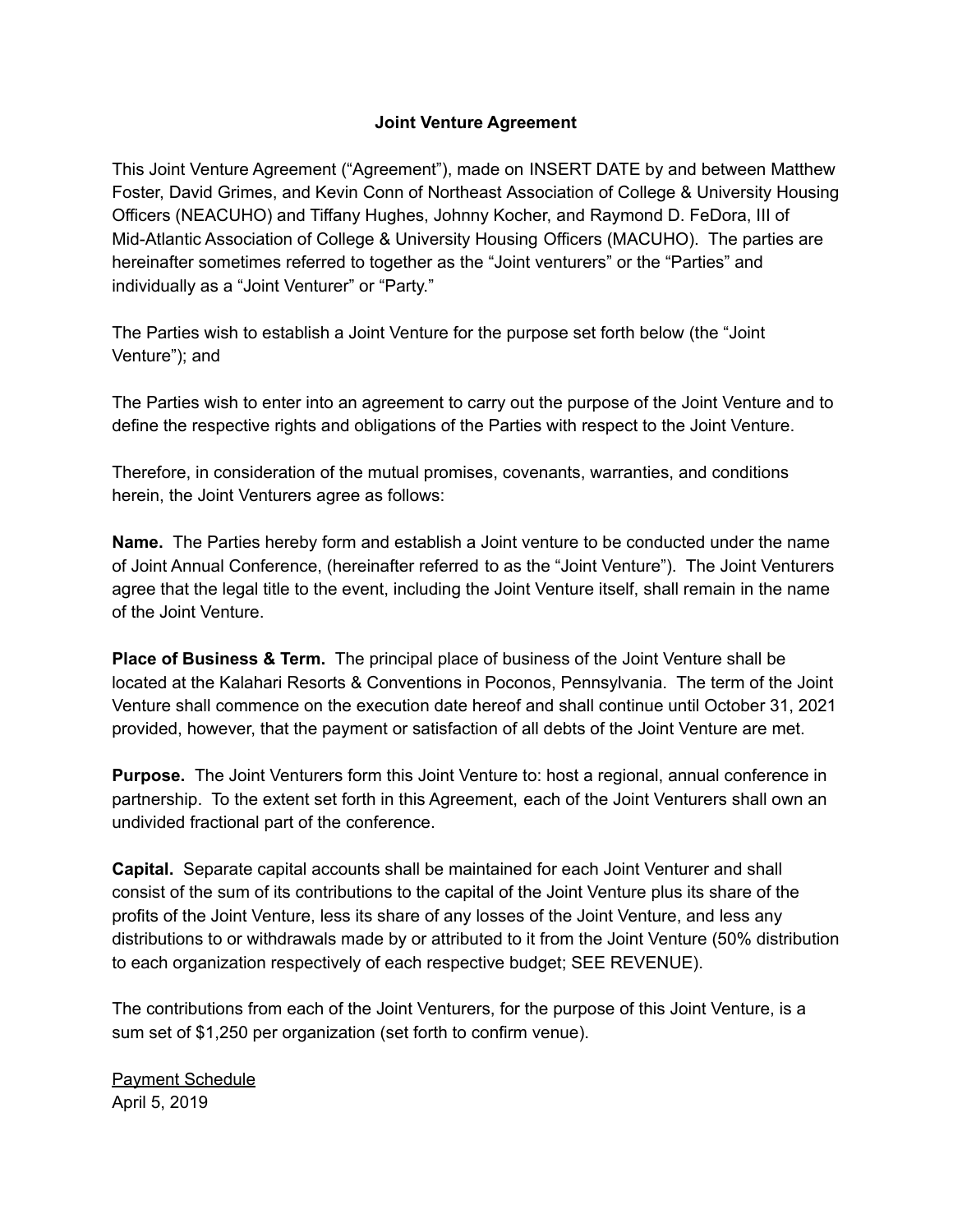| <b>NEACUHO</b>  | \$500.00 |
|-----------------|----------|
| <b>MACUHO</b>   | \$500.00 |
|                 |          |
| October 1, 2020 |          |
| <b>NEACUHO</b>  | \$750.00 |
| <b>MACUHO</b>   | \$750.00 |
|                 |          |

The Joint Venturers shall make such other capital contributions required to enable the Joint Venture to carry out its purposes as set forth herein as the Joint Venturers may mutually agree upon. The Joint Venturers shall arrange for or provide any financing as may be required by the Joint Venture for carrying out the purposes of the Joint Venture. The terms and conditions of all such loans shall be subject to prior approval of the Joint Venturers. The Joint Venturers shall endorse, assume, or guarantee such obligations of the Joint Venture as the Joint Venturers may mutually agree upon.

**Percentage Interest In the Joint Venture.** The respective percentage interest in the Joint Venture by each Joint Venturer, respectively, is as follows:

| <b>NEACUHO</b> | 50% |
|----------------|-----|
| <b>MACUHO</b>  | 50% |

**Revenue.** The net revenue as they accrue for the term of this Agreement, or so long as the Joint Venturers are the collaborators in common of the joint interest, shall be distributed between the Joint Venturers, based on the respective percentage interest in the Joint Venture by each Joint Venturer as follows:

| <b>NEACUHO</b> | 50% |
|----------------|-----|
| <b>MACUHO</b>  | 50% |

Revenue is anticipated to include registration, exhibitor registration, and sponsorships. Revenue shall not include individual store revenue (for scholarships, etc.), Foundation Raffle and fiscal year Corporate/Compass Partner program funds.

**Expenses of Venture.** All losses and disbursements in acquiring, holding and protecting the business interest and the net profits shall, during the period of the venture, be paid by the Joint Venturers, in the ratio which the contribution of each Joint Venturer bears to the total contributions.

## **Duties of Joint Venturers.**

The duties of the Joint Venture will be determined and assigned by NEACUHO President, Matthew Foster and MACUHO President, Tiffany Hughes, (or other appointed designee). Each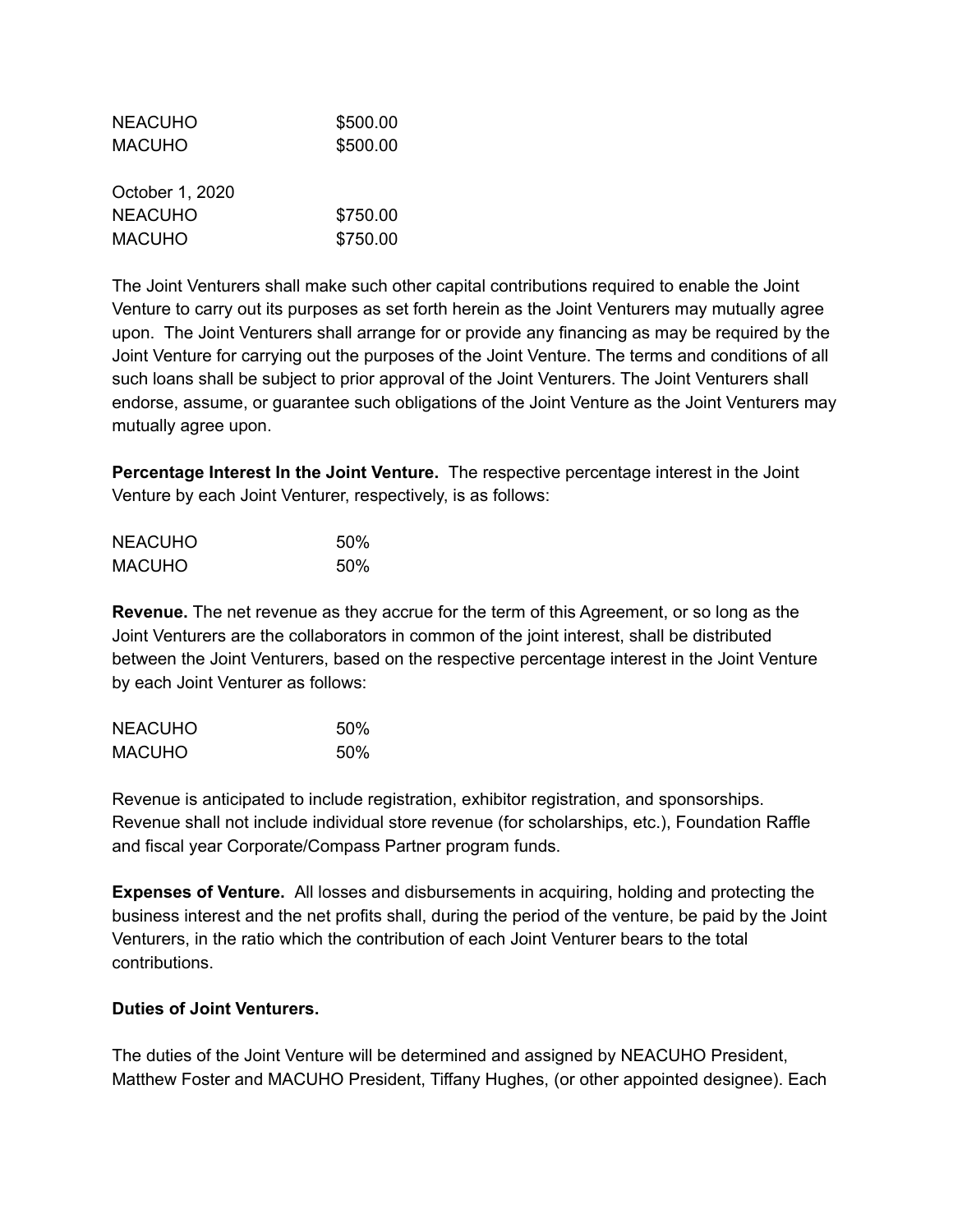Joint Venturer will share all budget and revenue reports that are related to the Joint Venture both during and post Venture monthly at a minimum.

**Powers of Joint Venturers.** The following powers may be exercised only upon the consent of the Joint Venturers:

- (a) The power to approve any reimbursements to individuals making purchases related to the Joint Venture;
- (b) The power to make any purchases related to the Joint Venture;
- (c) The power to enter contractual agreements with third party vendors related to the Joint Venture.

**No Liability to Third Parties.** The debts, obligations, and liabilities of either Joint Venturer, whether arising in contract, tort or otherwise, shall be solely the debts, obligations, and liabilities of such Joint Venturer, and no other Party shall be obligated for any such debt, obligation, or liability of such Joint Venturer solely by reason of being a party to this Agreement.

**Termination.** Upon the termination or dissolution of the Joint Venture, the Joint Venturers shall proceed to end the Joint Venture, and all proceeds of such end shall be applied and distributed in the manner set above according to the interests held by each party in the Joint Venture. A reasonable time shall be allowed for the orderly finalizing of the Joint Venture's assets in order to minimize losses normally attendant upon such liquidation.

**Notice.** Any notices to be given under this Agreement by either party to the other may be affected either by personal delivery in writing or by mail, registered or certified, postage prepaid with return receipt requested. Mailed notices must be addressed to the addresses of the parties as they appear in the introductory paragraph of this Agreement. Each party may change its address by written notice in accordance with this paragraph. Notices delivered personally will be deemed communicated as of actual receipt; mailed notices will be deemed communicated as of 7 calendar days after mailing.

**Dispute Resolution.** The Joint Venturers will attempt to resolve any dispute arising out of or relating to this Agreement through friendly negotiations amongst the Joint Venturers. If the matter is not resolved by negotiation, the Joint Venturers will resolve the dispute using the below Alternative Dispute Resolution (ADR) procedure.

Any controversies or disputes arising out of or relating to this Agreement will be submitted to mediation in accordance with any statutory rules of mediation. If mediation does not successfully resolve the dispute, the Joint Venturers may proceed to seek an alternative form of resolution in accordance with any other rights and remedies afforded to them by law.

**Severability.** If any provision of this Agreement or the application thereof shall be determined by a court of competent jurisdiction to be invalid and unenforceable, the remainder of this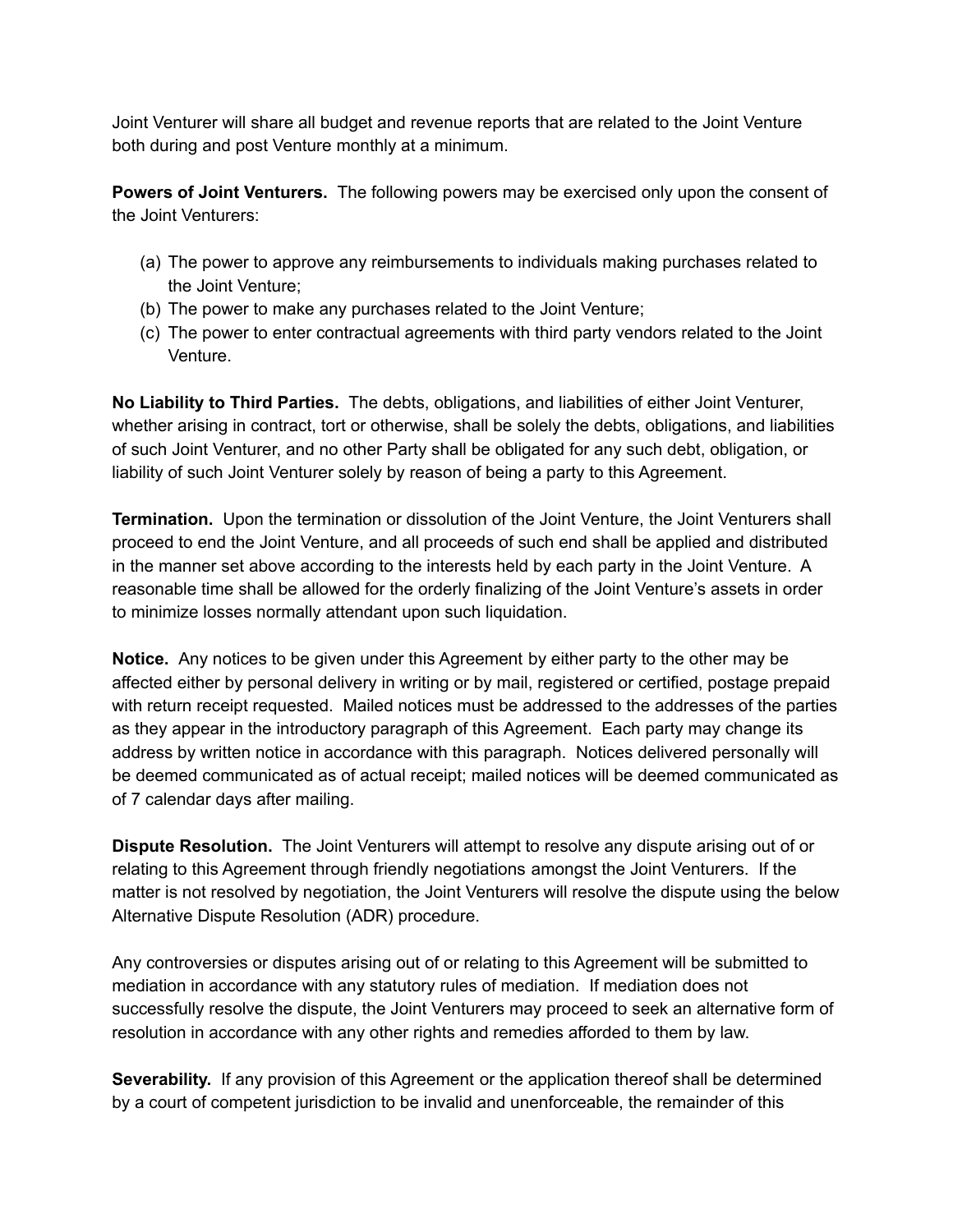Agreement and the application of the other provisions herein contained shall not be affected thereby, and all such other provisions shall remain effective and in force and shall be enforced to the fullest extent permitted by law.

**Binding Effect.** This Agreement shall ensure to the benefit of and be binding upon the Joint Venturers, and their heirs, successors, and assigns.

**Duplicate Originals.** This Agreement may be executed in duplicate, with each such duplicate be considered an original for all purposes.

**Construction of Agreement.** (a) The captions contained in this Agreement are inserted only as a matter of convenience and in no way define, limit, extend, or describe the scope of this **Agreement or the intent of any provision thereof.** (b) As used herein, the word "person" shall include the individuals, corporations, partnerships, and other entities of any type. In this Agreement, the use of any gender shall be applicable to all genders, and the singular shall include the plural, and the plural shall include the singular.

**Other Activities of Joint Venturers.** Any Joint Venturer may engage in other business of any nature outside of the Joint Venture and neither the Joint Venture nor the other Joint Venturer shall have any right in such independent ventures or the income and profits derived therefrom.

**Entire Agreement.** This Agreement is intended by the Joint Venturers to be the final expression of their agreement and the complete and exclusive statement of the terms thereof, notwithstanding any representations or statements to the contrary heretofore made.

**Amendments.** This Agreement may be amended by the Parties hereto at any time prior; provided, however, that any amendment must be by an instrument or instruments in writing signed and delivered on behalf of each of the Parties hereto.

**Governing Law; Consent to Personal Jurisdiction.** This Agreement will be governed by the laws of the states without regard for conflicts of laws principles. Each Joint Venturer hereby expressly consents to the personal jurisdiction of the state and federal courts for any lawsuit filed against any party to this Agreement by any other party to this Agreement concerning the Joint Venture or any matter arising from or relating to this Agreement. The Joint Venture Agreement will be governed by the State Laws of Pennsylvania.